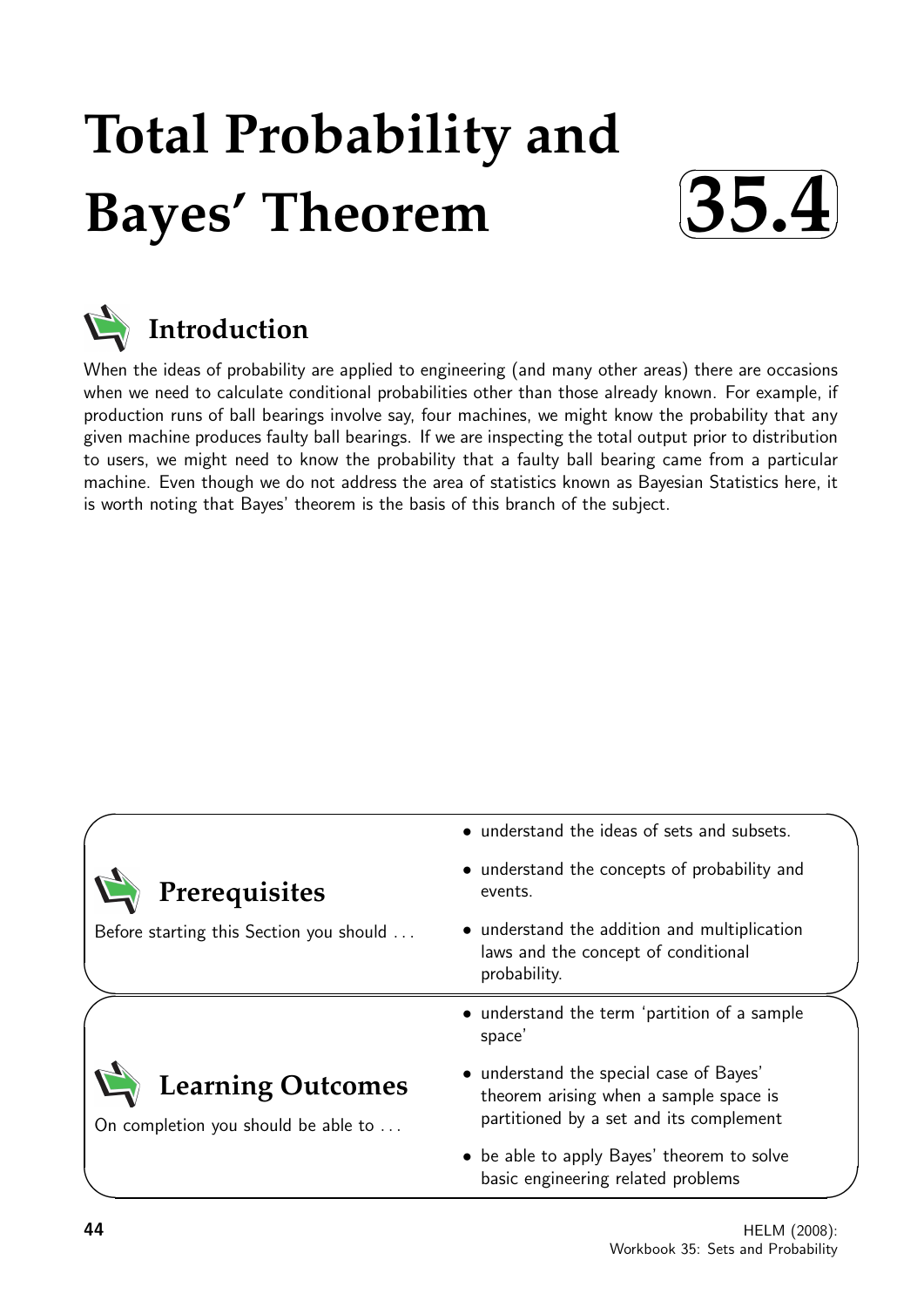

## **1. The theorem of total probability**

To establish this result we start with the definition of a partition of a sample space.

#### **A partition of a sample space**

The collection of events  $A_1, A_2, \ldots A_n$  is said to **partition** a sample space S if

- (a)  $A_1 \cup A_2 \cup \cdots \cup A_n = S$
- (b)  $A_i \cap A_j = \emptyset$  for all  $i, j$
- (c)  $A_i \neq \emptyset$  for all i

In essence, a partition is a collection of non-empty, non-overlapping subsets of a sample space whose union is the sample space itself. The definition is illustrated by Figure 10.



#### Figure 10

If  $B$  is any event within  $S$  then we can express  $B$  as the union of subsets:

 $B = (B \cap A_1) \cup (B \cap A_2) \cup \cdots \cup (B \cap A_n)$ 

The definition is illustrated in Figure 11 in which an event  $B$  in  $S$  is represented by the shaded region.



#### Figure 11

The bracketed events  $(B \cap A_1), (B \cap A_2) \dots (B \cap A_n)$  are mutually exclusive (if one occurs then none of the others can occur) and so, using the addition law of probability for mutually exclusive events:

 $P(B) = P(B \cap A_1) + P(B \cap A_2) + \cdots + P(B \cap A_n)$ 

Each of the probabilities on the right-hand side may be expressed in terms of conditional probabilities:

 $P(B \cap A_i) = P(B|A_i)P(A_i)$  for all i

Using these in the expression for  $P(B)$ , above, gives:

$$
P(B) = P(B|A_1)P(A_1) + P(B|A_2)P(A_2) + \cdots + P(B|A_n)P(A_n)
$$
  
= 
$$
\sum_{i=1}^{n} P(B|A_i)P(A_i)
$$

This is the theorem of Total Probability. A related theorem with many applications in statistics can be deduced from this, known as Bayes' theorem.

HELM (2008): Section 35.4: Total Probability and Bayes' Theorem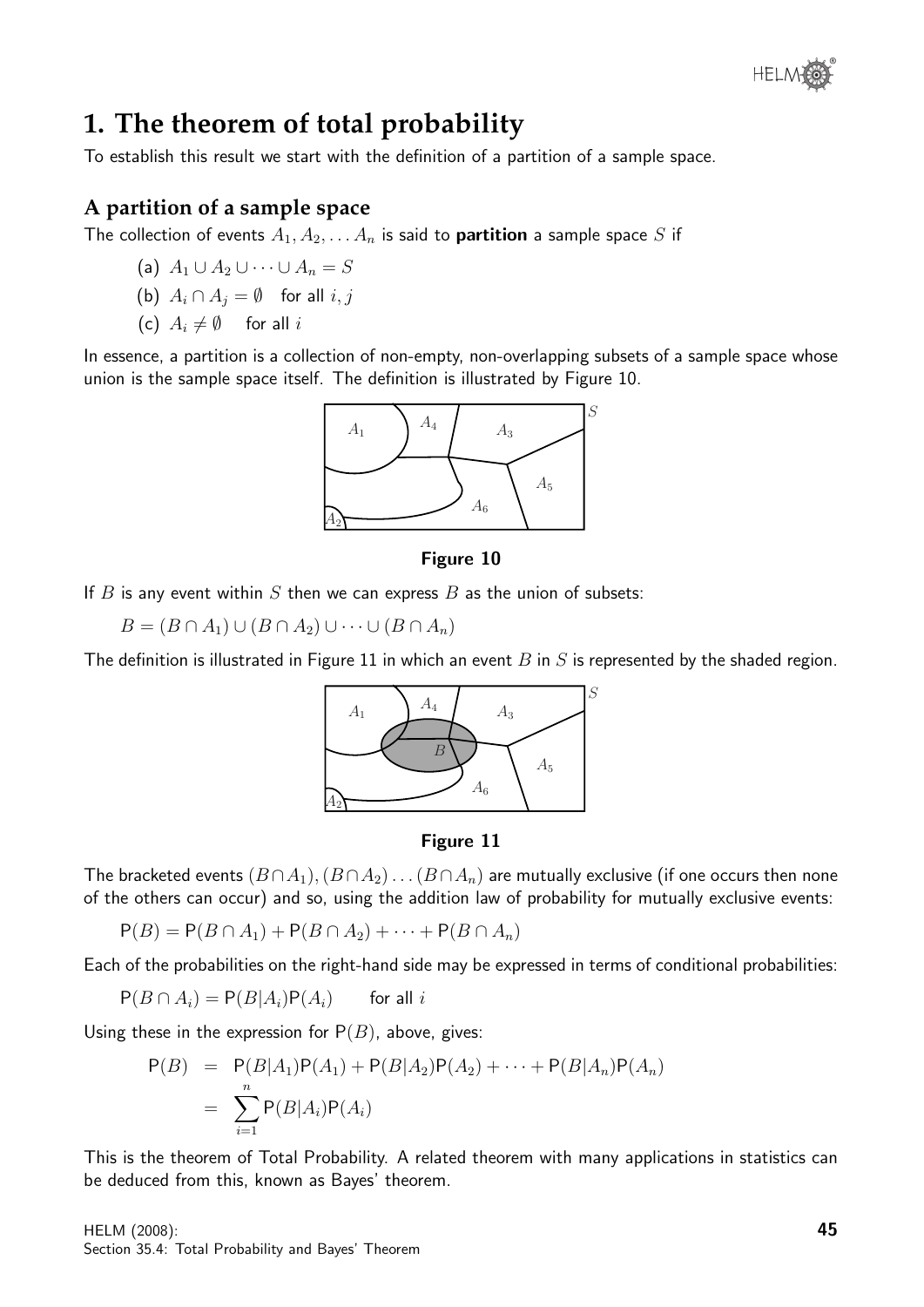### **2. Bayes' theorem**

We again consider the conditional probability statement:

$$
P(A|B) = \frac{P(A \cap B)}{P(B)} = \frac{P(A \cap B)}{P(B|A_1)P(A_1) + P(B|A_2)P(A_2) + \dots + P(B|A_n)P(A_n)}
$$

in which we have used the theorem of Total Probability to replace  $P(B)$ . Now

$$
P(A \cap B) = P(B \cap A) = P(B|A) \times P(A)
$$

Substituting this in the expression for  $P(A|B)$  we immediately obtain the result

$$
P(A|B) = \frac{P(B|A) \times P(A)}{P(B|A_1)P(A_1) + P(B|A_2)P(A_2) + \dots + P(B|A_n)P(A_n)}
$$

This is true for any event A and so, replacing A by  $A_i$  gives the result, known as Bayes' theorem as

$$
P(A_i|B) = \frac{P(B|A_i) \times P(A_i)}{P(B|A_1)P(A_1) + P(B|A_2)P(A_2) + \dots + P(B|A_n)P(A_n)}
$$

## **3. Special cases**

In the case where we consider A to be an event in a sample space  $S$  (the sample space is partitioned by  $A$  and  $A'$ ) we can state simplified versions of the theorem of Total Probability and Bayes theorem as shown below.

#### **The theorem of total probability: special case**

This special case enables us to find the probability that an event  $B$  occurs taking into account the fact that another event  $A$  may or may not have occurred.

The theorem becomes

$$
P(B) = P(B|A) \times P(A) + P(B|A') \times P(A')
$$

The result is easily seen by considering the general result already derived or it may be derived directly as follows. Consider Figure 12:



#### Figure 12

It is easy to see that the event  $B$  consists of the union of the (disjoint) events  $A\cap B$  and  $B\cap A'$  so that we may write  $B$  as the union of these disjoint events. We have

 $B = (A \cap B) \cup (B \cap A')$ 

Since the events  $A \cap B$  and  $B \cap A'$  are disjoint, they must be independent and so

 $P(B) = P(A \cap B) + P(B \cap A')$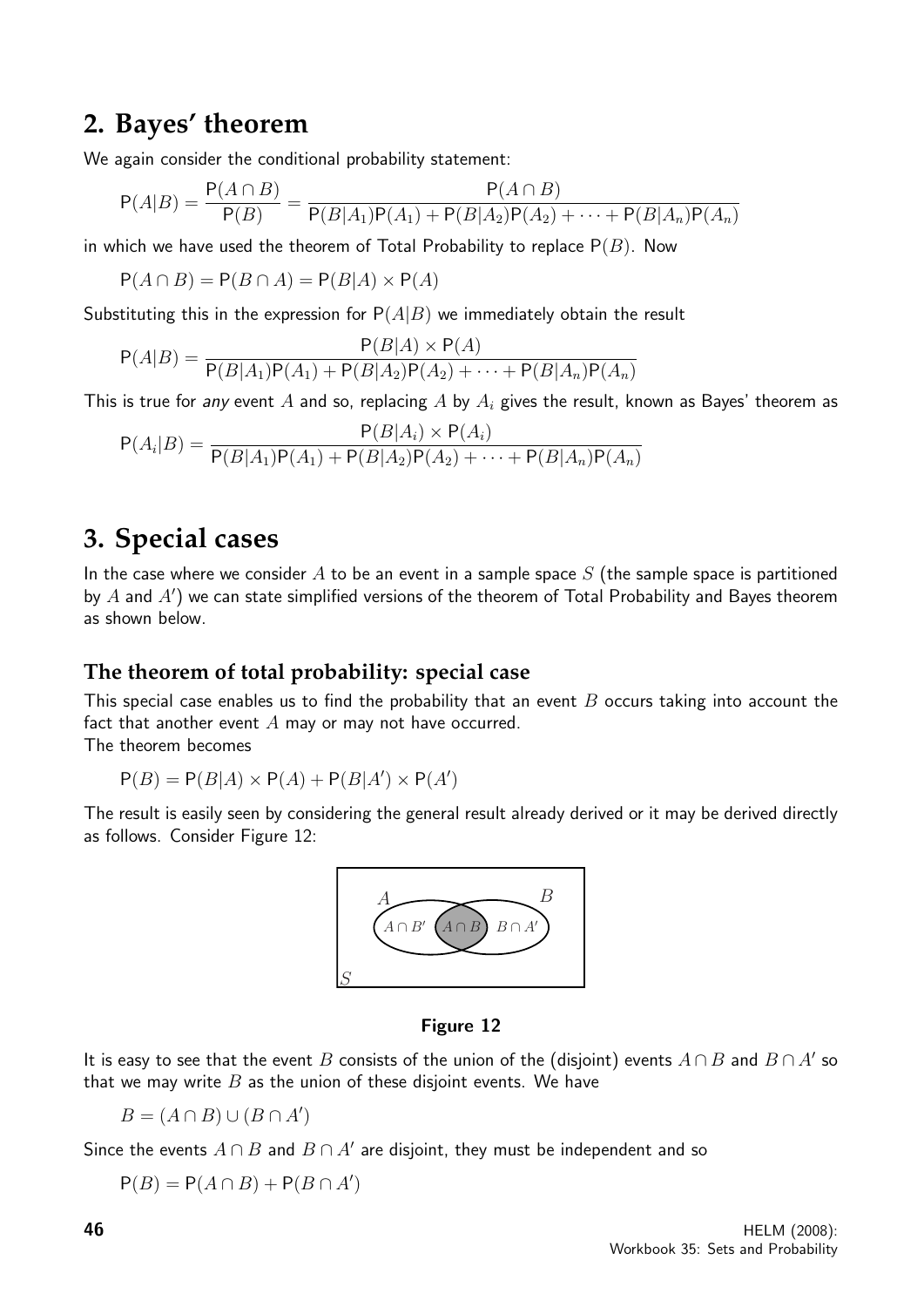Using the conditional probability results we already have we may write

$$
P(B) = P(A \cap B) + P(B \cap A')
$$
  
= P(B \cap A) + P(B \cap A')  
= P(B|A) \times P(A) + P(B|A') \times P(A')

The result we have derived is

$$
P(B) = P(B|A) \times P(A) + P(B|A') \times P(A')
$$

#### **Bayes' theorem: special case**

This result is obtained by supposing that the sample space  $S$  is partitioned by event  $A$  and its complement  $A'$  to give:

$$
P(A|B) = \frac{P(B|A) \times P(A)}{P(B|A) \times P(A) + P(B|A') \times P(A')}
$$



#### **Example 13**

At a certain university, 4% of men are over 6 feet tall and 1% of women are over 6 feet tall. The total student population is divided in the ratio 3:2 in favour of women. If a student is selected at random from among all those over six feet tall, what is the probability that the student is a woman?

#### Solution

Let  $M=\{$ Student is Male $\}$ ,  $F=\{$ Student is Female $\}$ . Note that  $M$  and  $F$  partition the sample space of students. Let  $T=\{$ Student is over 6 feet tall $\}$ .

We know that  $P(M) = 2/5$ ,  $P(F) = 3/5$ ,  $P(T|M) = 4/100$  and  $P(T|F) = 1/100$ .

We require  $P(F|T)$ . Using Bayes' theorem we have:

$$
P(F|T) = \frac{P(T|F)P(F)}{P(T|F)P(F) + P(T|M)P(M)}
$$
  
= 
$$
\frac{\frac{1}{100} \times \frac{3}{5}}{\frac{1}{100} \times \frac{3}{5} + \frac{4}{100} \times \frac{2}{5}}
$$
  
= 
$$
\frac{3}{11}
$$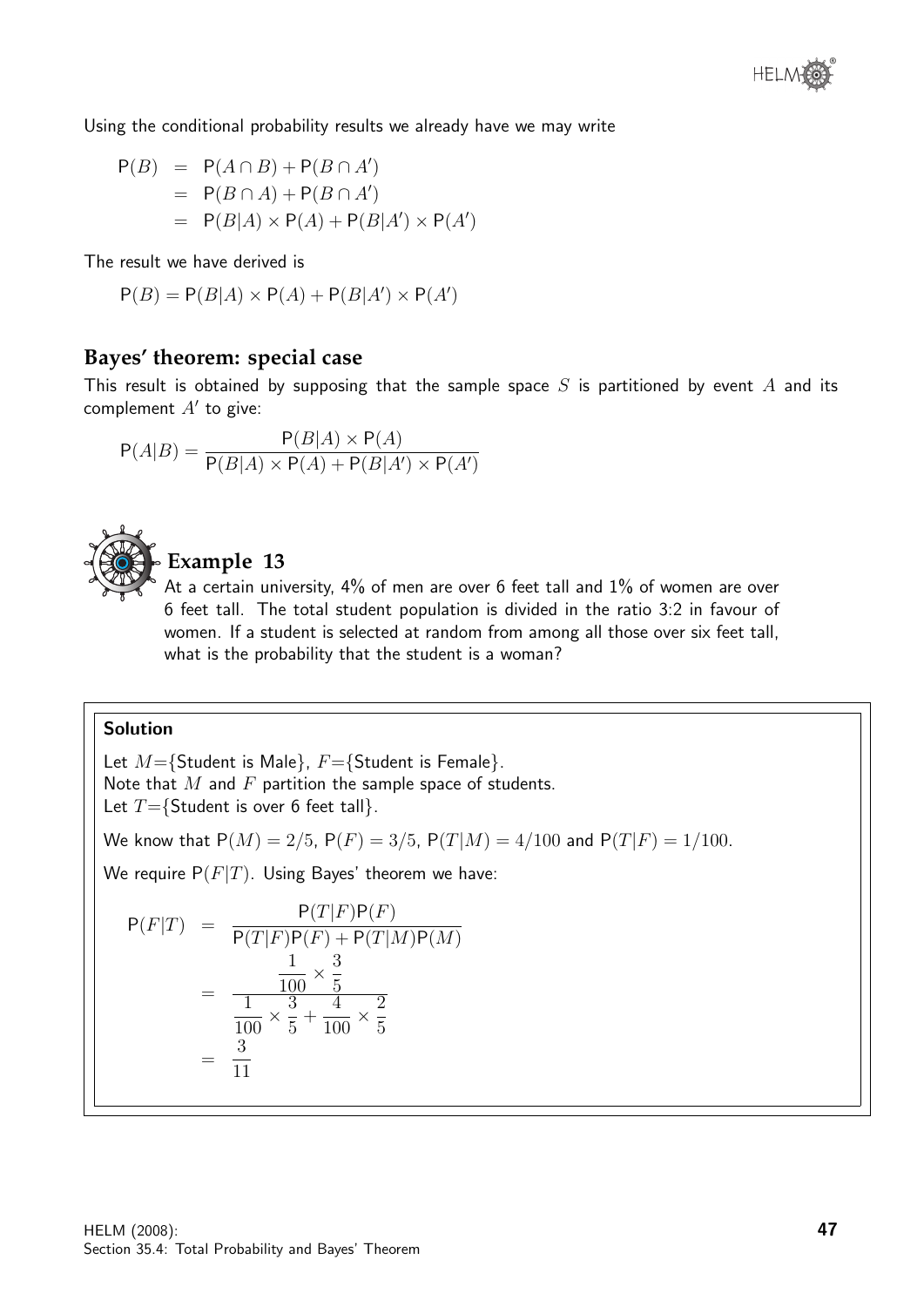

A factory production line is manufacturing bolts using three machines, A, B and C. Of the total output, machine A is responsible for 25%, machine B for 35% and machine  $C$  for the rest. It is known from previous experience with the machines that 5% of the output from machine A is defective, 4% from machine B and 2% from machine C. A bolt is chosen at random from the production line and found to be defective. What is the probability that it came from

(a) machine  $A$  (b) machine  $B$  (c) machine  $C$ ?

#### Solution

#### Let

 $D = \{$  bolt is defective $\}$ ,

 $A=\{\text{bolt is from machine } A\},\$ 

 $B=\{\text{bolt is from machine } B\},\$ 

 $C=\{\text{bolt is from machine } C\}.$ 

We know that  $P(A) = 0.25$ ,  $P(B) = 0.35$  and  $P(C) = 0.4$ .

Also

 $P(D|A) = 0.05, P(D|B) = 0.04, P(D|C) = 0.02.$ A statement of Bayes' theorem for three events  $A, B$  and  $C$  is

$$
P(A|D) = \frac{P(D|A)P(A)}{P(D|A)P(A) + P(D|B)P(B) + P(D|C)P(C)}
$$
  
= 
$$
\frac{0.05 \times 0.25}{0.05 \times 0.25 + 0.04 \times 0.35 + 0.02 \times 0.4}
$$
  
= 0.362

Similarly

$$
P(B|D) = \frac{0.04 \times 0.35}{0.05 \times 0.25 + 0.04 \times 0.35 + 0.02 \times 0.4}
$$
  
= 0.406  

$$
P(C|D) = \frac{0.02 \times 0.4}{0.05 \times 0.25 + 0.04 \times 0.35 + 0.02 \times 0.4}
$$
  
= 0.232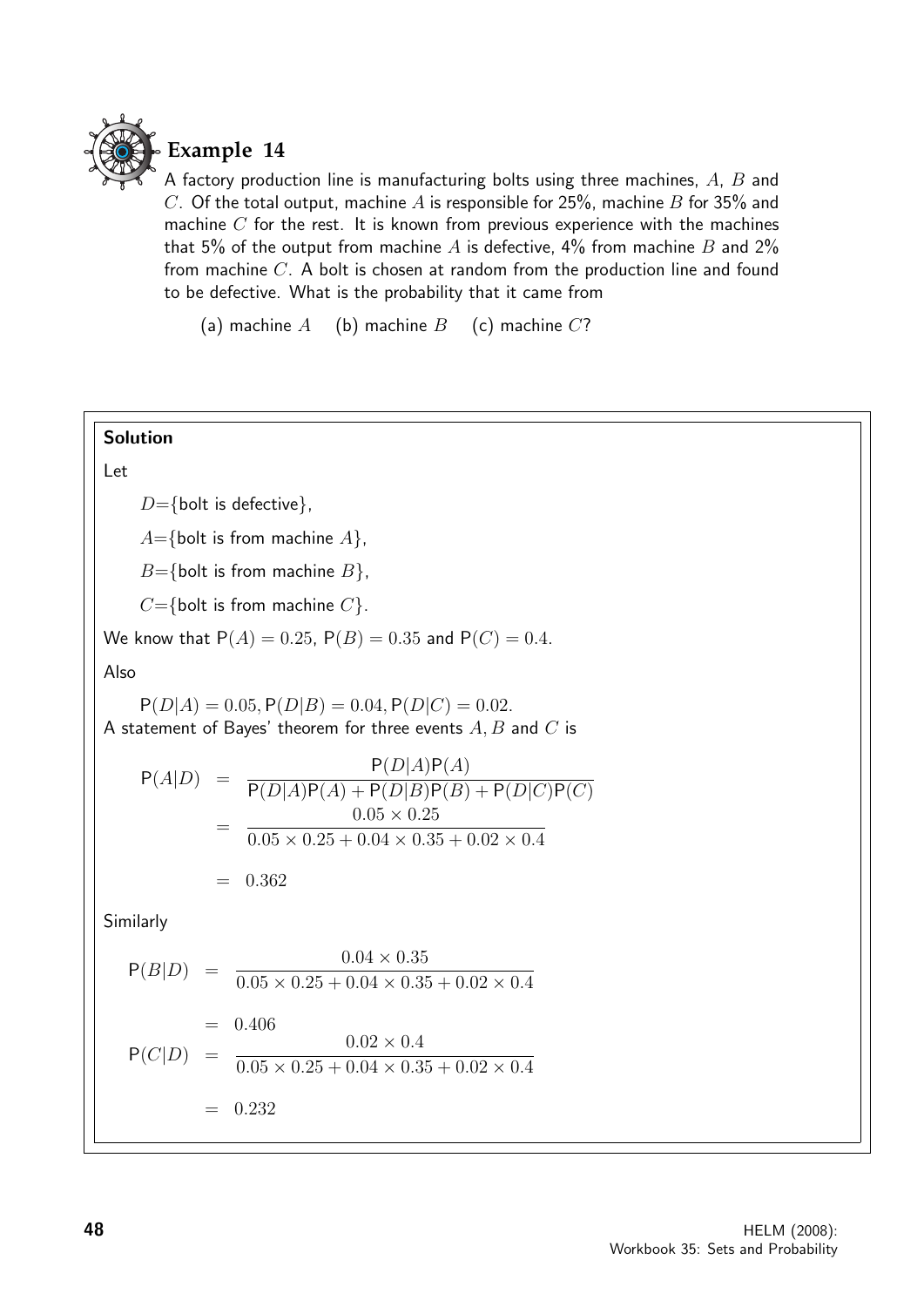

An engineering company advertises a job in three newspapers,  $A, B$  and  $C$ . It is known that these papers attract undergraduate engineering readerships in the proportions 2:3:1. The probabilities that an engineering undergraduate sees and replies to the job advertisement in these papers are 0.002, 0.001 and 0.005 respectively. Assume that the undergraduate sees only one job advertisement.

- (a) If the engineering company receives only one reply to it advertisements, calculate the probability that the applicant has seen the job advertised in place A.
	- (i)  $A$ , (ii)  $B$ , (iii)  $C$ .
- (b) If the company receives two replies, what is the probability that both applicants saw the job advertised in paper  $A$ ?

#### Your solution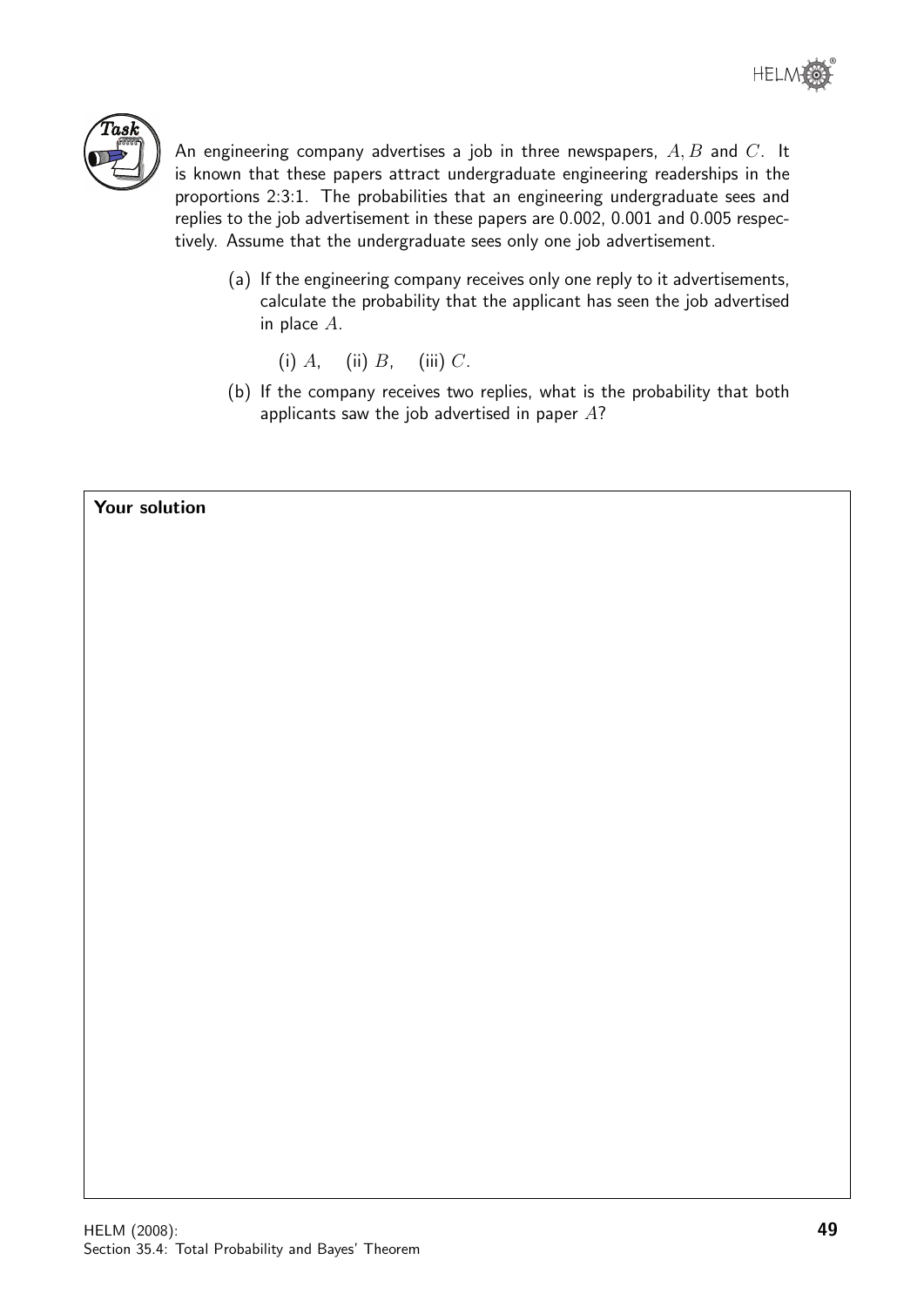#### Answer

Let  $A = \{$ Person is a reader of paper  $A\}$ ,  $B = \{$ Person is a reader of paper  $B\}$ ,  $C = \{$ Person is a reader of paper  $C\}$ ,  $R = \{$ Reader applies for the job $\}.$ We have the probabilities (a)  $P(A) = 1/3$   $P(R|A) = 0.002$  $P(B) = 1/2$   $P(R|B) = 0.001$  $P(C) = 1/6$   $P(R|C) = 0.005$  $P(A|R) = \frac{P(R|A)P(A)}{P(R|B)P(A) + P(R|B)P(B)}$  $P(R|A)P(A) + P(R|B)P(B) + P(R|C)P(C)$ = 1 3 Similarly  $P(B|R) = \frac{1}{4}$ 4 and  $P(C|R) = \frac{5}{16}$ 12 (b) Now, assuming that the replies and readerships are independent  $P(Both$  applicants read paper $A) = P(A|R) \times P(A|R)$ = 1 3  $\times \frac{1}{2}$ 3 = 1 9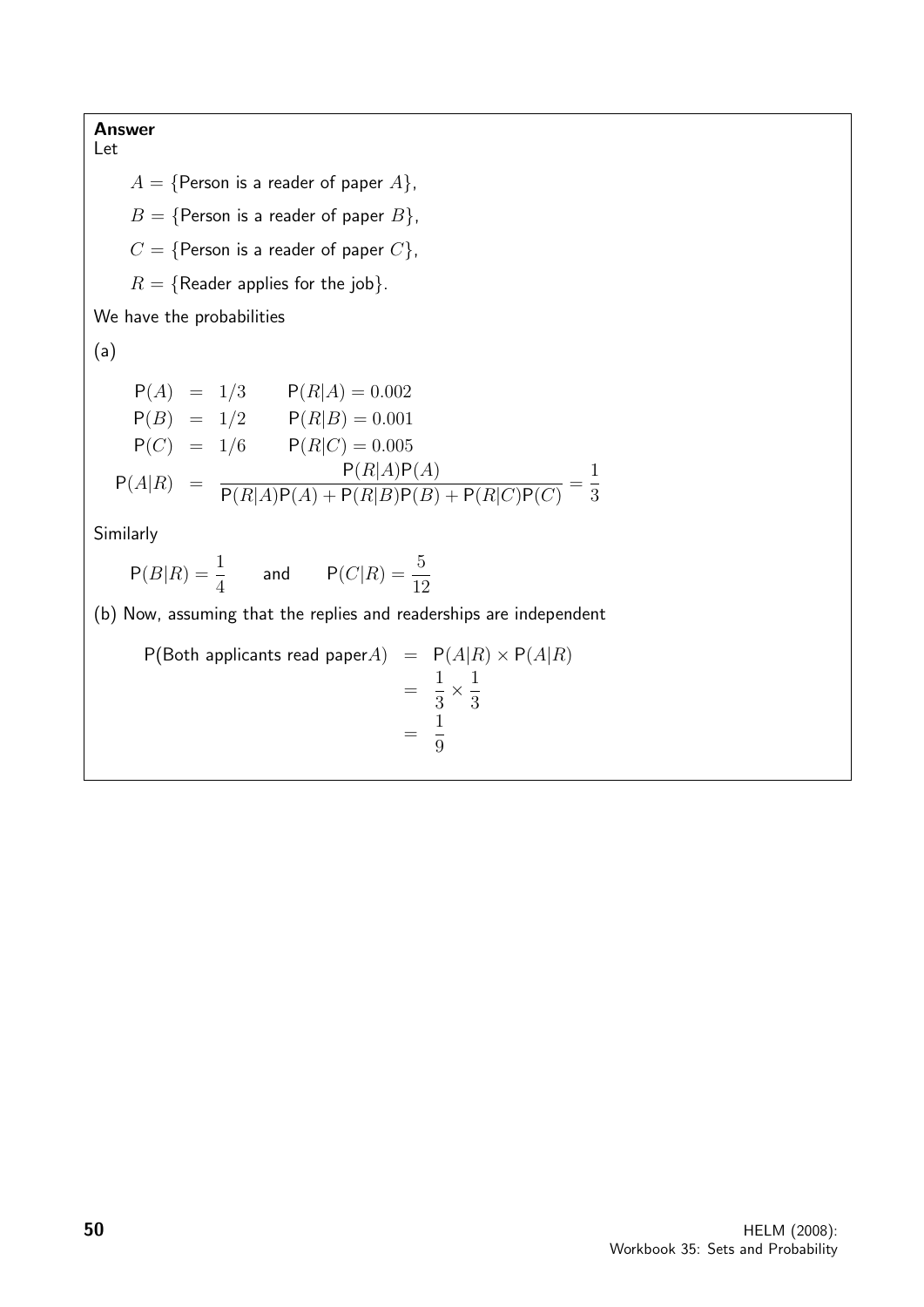

#### **Exercises**

- 1. Obtain the sample space of an experiment that consists of a fair coin being tossed four times. Consider the following events:
	- A is the event 'all four results are the same.'
	- $B$  is the event 'exactly one Head occurs.'
	- $C$  is the event 'at least two Heads occur.'

Show that  $P(A) + P(B) + P(C) = \frac{17}{16}$ 16 and explain why  $P(A) + P(B) + P(C) > 1$ .

2. The table below show the number of complete years a group of people have been working in their current employment.

| Years of Employment Number of People |                             |
|--------------------------------------|-----------------------------|
| $0$ or $1$ year                      | 15                          |
| 2 or 3 years                         | 12                          |
| 4 or 5 years                         | 9                           |
| 6 or 8 years                         | 6                           |
| 8 to 11 years                        | 6                           |
| 12 years and over                    | $\mathcal{D}_{\mathcal{L}}$ |
|                                      |                             |

What is the probability that a person from the group, selected at random;

- (a) is in the modal group
- (b) has been working there for less than 4 years
- (c) has been working there for at least 8 years.
- 3. It is a fact that if  $A$  and  $B$  are independent events then it is also true that  $A'$  and  $B'$  are independent events. If  $A$  and  $B$  are independent events such that the probability that they both occur simultaneously is  $\frac{1}{2}$ 8 and the probability that neither of them will occur is  $\frac{3}{5}$ 8 , find:
	- (a) the probability that event A will occur
	- (b) the probability that event B will occur.
- 4. If A and B are two events associated with an experiment and  $P(A) = 0.4$ ,  $P(A \cup B) = 0.7$  and  $P(B) = p$ , find:
	- (a) the choice of  $p$  for which  $A$  and  $B$  are mutually exclusive
	- (b) the choice of p for which A and B are independent.
- 5. The probability that each relay closes in the circuit shown below is p. Assuming that each relay functions independently of the others, find the probability that current can flow from  $L$  to  $R$ .

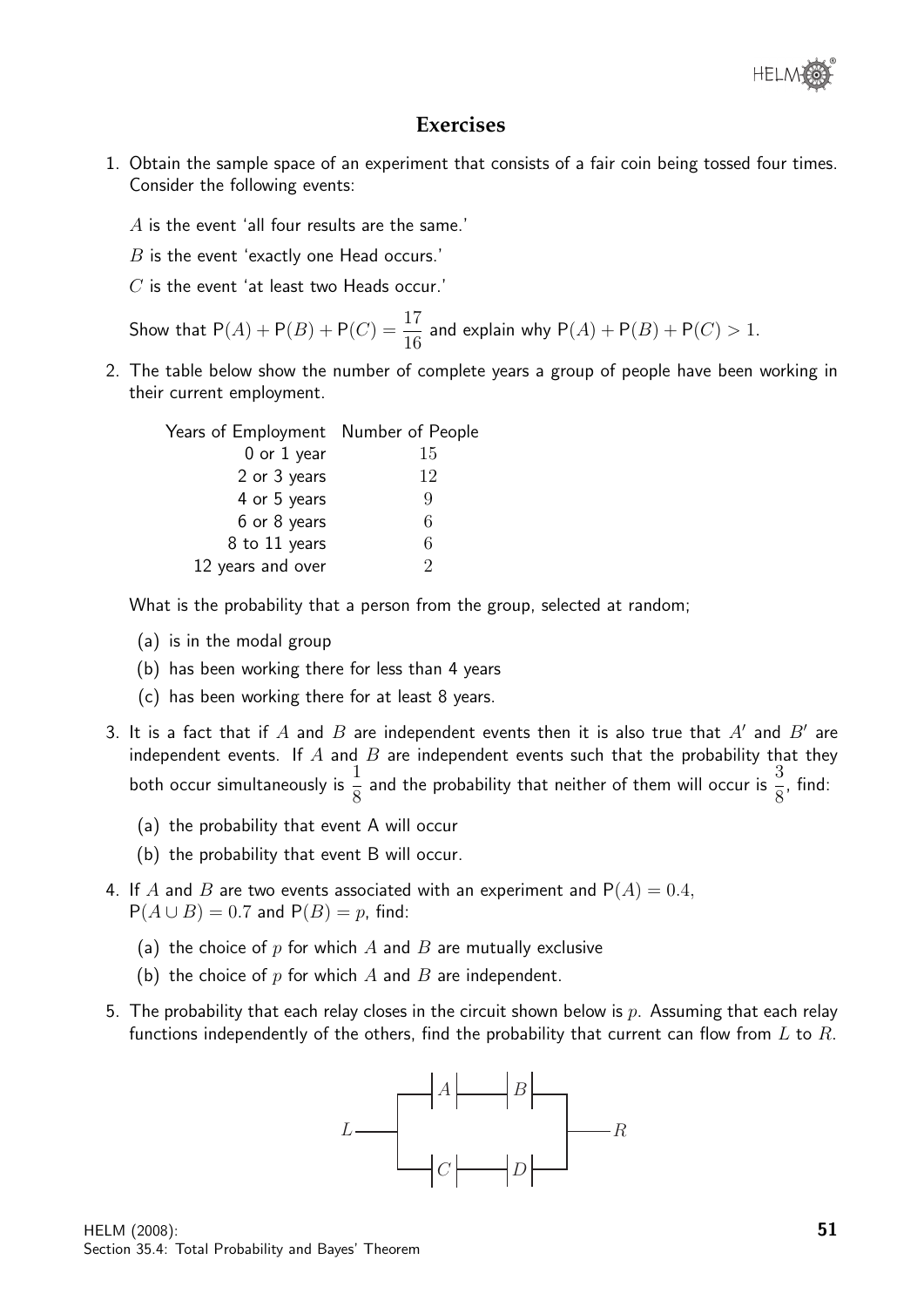- 6. From a batch of 100 items of which 20 are defective, exactly two items are chosen, one at a time, without replacement. Calculate the probabilities that:
	- (a) the first item chosen is defective
	- (b) both items chosen are defective
	- (c) the second item chosen is defective.
- 7. A garage mechanic keeps a box of good springs to use as replacements on customers cars. The box contains 5 springs. A colleague, thinking that the springs are for scrap, tosses three faulty springs into the box. The mechanic picks two springs out of the box while servicing a car. Find the probability that:
	- (a) the first spring drawn is faulty (b) the second spring drawn is faulty.
- 8. Two coins are tossed. Find the conditional probability that two Heads will occur given that at least one occurs.
- 9. Machines A and B produce 10% and 90% respectively of the production of a component intended for the motor industry. From experience, it is known that the probability that machine A produces a defective component is 0.01 while the probability that machine B produces a defective component is 0.05. If a component is selected at random from a day's production and is found to be defective, find the probability that it was made by

(a) machine  $A$  (b) machine  $B$ .

#### Answers

1. 
$$
P(A) = \frac{2}{16}
$$
,  $P(B) = \frac{4}{16}$ ,  $P(C) = \frac{11}{16}$ ,  $P(A) + P(B) + P(C) = \frac{17}{16}$ 

A,  $B$  and  $C$  are not mutually exclusive since events  $A$  and  $C$  have outcomes in common. This is the reason why  $P(A) + P(B) + P(C) = \frac{17}{16}$ 16 ; we are adding the probabilities corresponding to common outcomes more than once.

50

- 2. (a)  $P(\hbox{\small person}~\hbox{\small files}~\hbox{\small in the modal group})=$ 15 50
	- (b) P(person has been working for less than 4 years)  $=$ 27 50 (c) P(person has been working for more than 8 years)  $=$ 8
- 3.  $P(A) \times P(B) = \frac{1}{2}$ and  $(1 - P(A)) \times (1 - P(B)) = \frac{3}{2}$

8 8

Treat these equations as  $xy =$ 1 8 and  $(1-x)(1-y) = \frac{3}{2}$ 8 and solve to get:

$$
P(A) = \frac{1}{2}
$$
 (or  $\frac{1}{4}$ ) and  $P(B) = \frac{1}{4}$  (or  $\frac{1}{2}$ )

4. (a) 
$$
P(A \cup B) = P(A) + P(B)
$$
 so  $0.7 = 0.4 + p$  implying  $p = 0.3$   
(b)  $P(A \cup B) = P(A) + P(B) - P(A) \times P(B)$  so  $0.7 = 0.4 + p - 0.4 \times p$  implying  $p = 0.5$ .